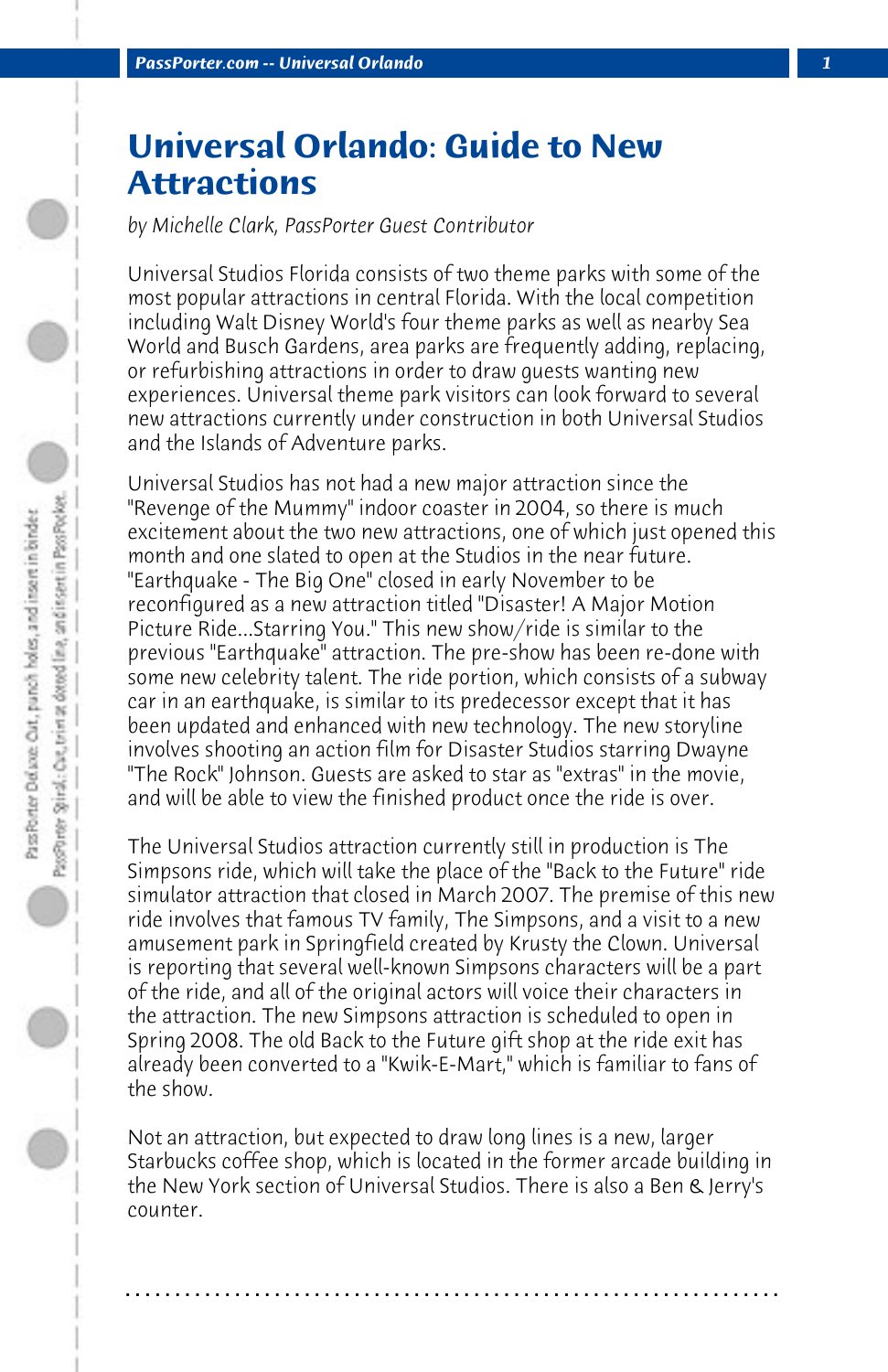*PassPorter.com -- Universal Orlando (continued) 2*

Many Universal fans feel that Islands of Adventure is long overdue for a new addition, with the only new attraction to open there in the last few years being the "High in the Sky Seuss Trolley," a slow-moving overhead train ride in Seuss Landing. So news of construction on "The Wizarding World of Harry Potter" has been met with much excitement and anticipation by Universal guests as well as loyal readers of this immensely popular book series. Islands of Adventure is divided into five uniquely themed "islands." The Harry Potter section will be created as a sixth "island," also described by the Universal press release as a "theme park within a theme park." The new island will consist of a portion of the Lost Continent and adjacent vacant land. Guests will be able to visit several locations familiar to readers of the books including Hogwarts Castle, Hogsmeade, and the Forbidden Forest. The specifics of the attractions [to be included in this area h](http://www.universalorlando.com/)ave not been released by Universal, however, Universal's official web site states that one attraction will be "state of the art." This island will also include shops [and restaurants designed in keeping](http://www.themeparkinsider.com/) [with the Harry Potter theme.](http://www.screamscape.com/) [Estimated opening date for](http://www.ioacentral.com/) "The [Wizarding World of Harry Potte](http://www.orlandorocks.com/)r" is late 20[09/early 2010. For more information on the](http://www.passporterboards.com/forums/universal-studios-florida-islands-adventure/) new Harry Potter "island," visit the Universal website where you can see conceptual art, read the official press release, and browse through Frequently Asked Questions (FAQ) and other information.

There is a rumor currently circulating at several theme park Internet websites that Universal may be adding a new coaster to the Studios similar to the "Hollywood Dream" coaster located at Universal Studios Japan. However, this has not been confirmed by Universal and is only speculation at the present time.

For more information and updates on these new attractions, check out the official Universal Orlando web site. There are several Universal fan-based web sites that frequently post information on confirmed and rumored new attractions at the Universal parks. My favorites are http://www.themeparkinsider.com, http://www.screamscape.com, http://www.ioacentral.com, and http://www.orlandorocks.com. There is also a forum on our PassPorter Message boards devoted entirely to Universal Studios and Islands of Adventure where Universal news and rumors are regularly posted and discussed.

*About The Author: About the Author: Michelle Clark is a self-professed theme park junkie and the mother of three teens. Their family has made nearly a dozen trips to the Orlando theme parks and resorts, and is currently planning a trip to several theme parks in the Northeastern U.S. Michelle is also a Guide on the PassPorter Message Boards.*

**. . . . . . . . . . . . . . . . . . . . . . . . . . . . . . . . . . . . . . . . . . . . . . . . . . . . . . . . . . . . . . . . . .**